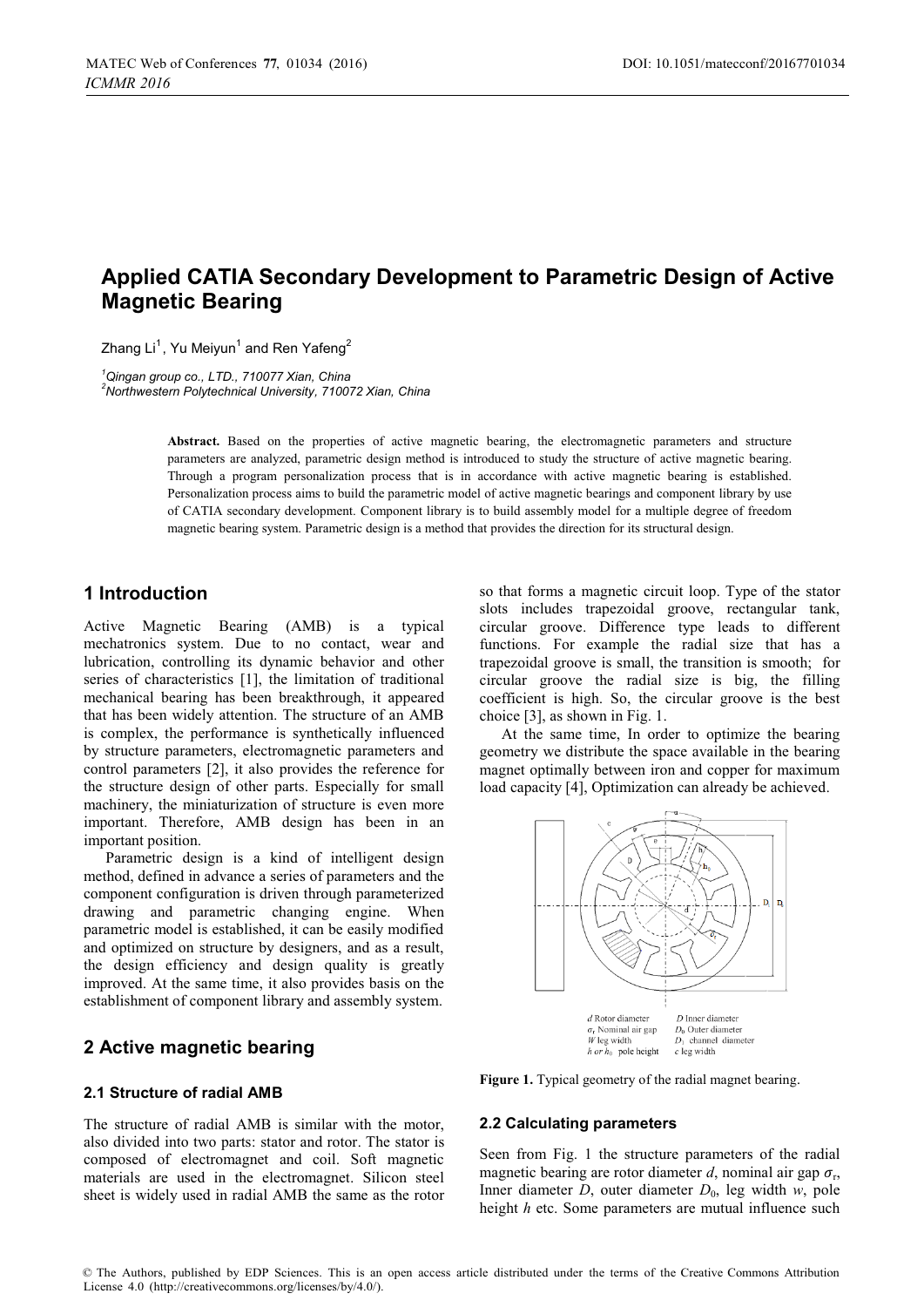as the distance between the poles e is about  $10 \sim 20$  times of air gap. The rotor parameters of motor determine the rotor diameter.

The value of nominal air gap associates with the rotor diameter *d*. From practical experience, when *d* is less than or equal to 100mm,  $\sigma_r$  is equal to between 0.2mm and 0.6mm; When *d* is greater than 100 mm, however, the air gap between 0.6mm and 1.2mm. Based on the geometric relationship we can get the inner diameter *D*, the bottom of the channel diameter  $D_1$ , stator diameter  $D_0$ as shown in formula 1.

$$
\begin{cases}\nD = d + 2\delta_r \\
D_1 = D + 2(h + h_0) \\
D_0 = D_1 + 2c\n\end{cases}
$$
\n(1)

If the electromagnetic parameters of the maximum magnetic density  $B_{\text{max}}$  and coil current  $I_{\text{max}}$  are identified, we can deduce coil slot area  $A_{\rm cu}$  such as formula 2, said the shadows in the Fig. 1.

$$
\begin{cases}\nA_{cu} = \frac{\pi N_p d_w^2}{4\lambda} \\
d_w = \sqrt{\frac{I_{\text{max}}}{\pi \varepsilon_0}} \\
B_{\text{max}} = \mu_0 \frac{nI_{\text{max}}}{2\delta_r}\n\end{cases}
$$
\n(2)

where  $\lambda$  is the filling coefficient, average value is between 0.5 and 0.7,  $d_w$  is the coil diameter.  $\varepsilon_0$  is the coefficient of the sectional area and current. Type 3 is simultaneous deduced by type 2.

$$
A_{cu} = \frac{B_{\text{max}} \delta_r}{2\lambda \mu_0 \varepsilon_0} \tag{3}
$$

From the formula 3 when  $\sigma_r$  and  $B_{\text{max}}$  is determined, the coil groove area will be also determined. Therefore, according to the geometric relation we get the formula 4, deducing the pole height *h*. Generally, magnetic pole height  $h_0$  is between 0.1 to 0.3 times of  $h$ .

$$
A_{cu} = \alpha h (D_1 - h) - h w \tag{4}
$$

Leg width *w* is identified based on pole shoe arc length ( $l = \pi D/N_p - e$ ), that *w* is equal to 0.5 to 0.8 times of *l*.  $N_p$  is the number of a column in active magnetic bearing. Static load capacity of an AMB  $F_{\text{max}}$  is shown in formula 5.

$$
F_{\text{max}} = \frac{B_{\text{max}}^2 A_a \cos \alpha}{\mu_0} \tag{5}
$$

The magnetic space  $A_a$  is shown in formula 6.  $K_s$  is the stator stack loading coefficient.  $L$  is bearing width (magnetically active). Table 1 shows some basic parameters of the radial magnetic bearing.

$$
A_a = K_s w L \tag{6}
$$



**Table 1.** Typical dimensions of radial AMB.

**Figure 2.** Flow charts of the parametric design on active magnetic bearing.

## **3 Parameterized design method of active magnetic bearing**

#### **3.1 Parametric technology**

Parametric technology is one of the core technology of modern CAD/CAE system software. It is also a main research direction in the field of CAD software. In fact, parametric design is to realize the driving of the model by modifying the components parameters that govern the

size or assembly relations or change the size of the part or some parts in advance [5].

#### **3.2 Parametric design of AMB**

Designers get a series of defined parameters through the analysis of the structure and the decomposition of magnetic bearing design indicators. Generally, parametric design process includes the analysis of design indexes and modeling, parameter calculation and adjustment, based on CATIA parameterization modeling, component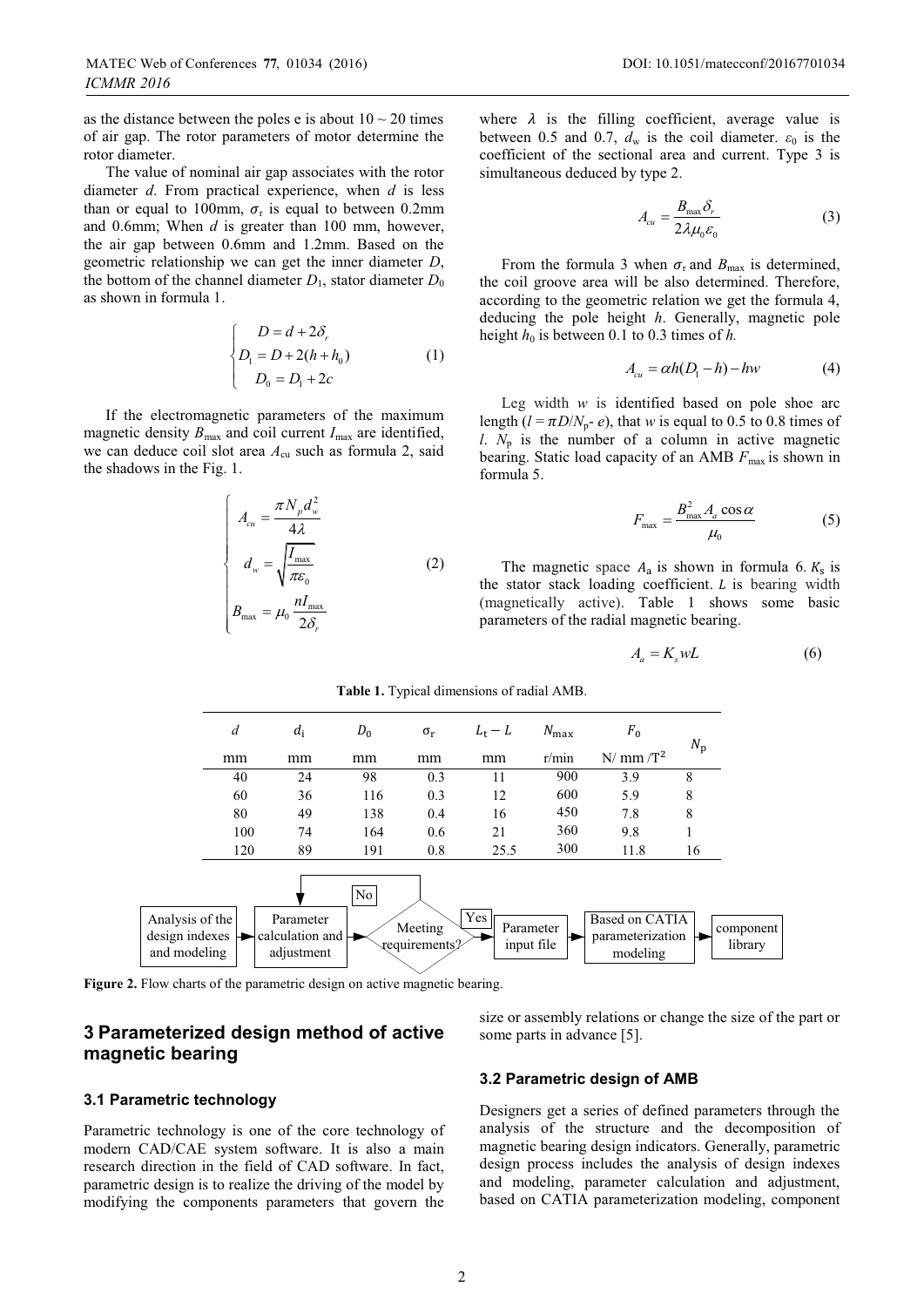library and so on, as shown in Fig. 2. The analysis of the design indexes and modeling, parameter calculation and adjustment are the core part of the design process, the latter is belong to the parametric design software implementation. And the assembly design of magnetic bearing system can be done by component library.

Analysis of the design indexes and modeling is based on the overall layout, the overall structure and so on. Design indexes include highest speed of rotor, maximum power, radial and axial maximum cutting force, selection of motor parameters, processing and manufacturing features, etc. Parameter calculation and adjustment is designed to estimate the interrelationship of electromagnetic parameters, structural parameters and optimize the parameters that do not meet the requirements of design and size. All of design parameters are outputted into standard format such as txt, xml file.

An interface of parameter data and the modeling that can quickly complete parametric modeling of magnetic bearing is designed. According to the modern database technology, we have established some component library to complete parameter assembly and the traceability of data information. Component library includes some parts library of a magnetic bearing system such as a rotor shaft library, a radial AMB library and an axial AMB library.

## **4 Realization of parametric design**

For development of the parametric design in an AMB, CATIA software platform is introduced, Mainly based on the following consideration:

(1) Parametric design technology is very suitable for designing the shape of the same structure and only the change of size parameters on parts, and AMB just meet this characteristic.

(2) VB or VBA is used for secondary development of CATIA, CATIA provides powerful variable drive and parametric ability in order to achieve the parameters of the design goals, the process is that it provides the corresponding code drive to realize parameterized modeling by calling the underlying CATIA API interface function. Compared with the internal module development, this kind of way is more development depth.

(3) CATIA system is an open and wide application, particularly in the field of aviation and space flight.



**Figure 3.** Flow charts of the parametric design on active magnetic bearing.

The development of this system uses Visual Basic 6.0 namely the Automation technology, use of COM technology and interface may realize to invoke the internal module of CATIA. Parametric design system framework and interface in VB is customized, as shown in Fig. 3.

Below is part of the code that is used to invoke internal module of CATIA, analyze and calculate the structure parameters of an AMB, finally complete the parameterized modeling, as shown in Fig. 4.

| Connandi                                                                              | Click                                                          |
|---------------------------------------------------------------------------------------|----------------------------------------------------------------|
| Private Sub Command1_Click()                                                          |                                                                |
| 'Iput parameters                                                                      |                                                                |
| $pi = 3.1415926$                                                                      |                                                                |
| N Hax = Val(Text5.Text)                                                               |                                                                |
| B Max = Val(Text1.Text)                                                               | 'The maximum nagnetic flux density                             |
| I Max = Val(Text2.Text)                                                               | 'The maximum Coil current                                      |
| $F$ Hax = Val (Text 6, Text)                                                          | 'A pair of poles naximum bearing capacity                      |
| $C_r = Val(Text4, Text) * 10$ $-3$                                                    | 'The air gap<br>'The rotor dianeter                            |
| $D = Val(Text3, Text) * 10$                                                           | ÷ −3.                                                          |
| $N_p = Val(Text7, Text)$<br>other parameters                                          |                                                                |
| $a = 0.75 + 10^{-6}6$                                                                 | Cross-sectional area and the ratio of the current              |
| $0 = 0.7$                                                                             |                                                                |
|                                                                                       | u 0 = 4 * pi * 10 <sup>-</sup> -7 Vacuum magnetic perneability |
| $X = 0.2$                                                                             | the ratio h 0 and h                                            |
| $x 1 = 15$                                                                            | $'$ (10 <sup><math>\gamma</math></sup> 20)                     |
| $x$ 2 = 1                                                                             | 1(171.5)                                                       |
| А = рі / Кр                                                                           |                                                                |
| $t c = 0.8$                                                                           | (0.5 <sup>o</sup> 0.8)                                         |
| $K_s = 0.9$                                                                           |                                                                |
| $P$ fe = 7.65 $*$ 10 $*$ 3                                                            |                                                                |
| $P_{\text{cut}} = 8.9 + 10^{-6}$ 3                                                    |                                                                |
| 'solving the structural parameters                                                    |                                                                |
| $D 2 = D + 2 * C r$                                                                   |                                                                |
| $e$ $0 = x + c r$                                                                     |                                                                |
| $A_{\text{c}}cu = (B_{\text{c}} Max * C_{\text{c}} x) / (2 * o * u_{\text{c}} 0 * q)$ |                                                                |
| $i = (pi * D_2) / R_p - e_0$                                                          |                                                                |
| $W =$ Fornat (t _c $* i,$ "0.0000")                                                   |                                                                |
| ≔l≡ ∢                                                                                 |                                                                |
|                                                                                       |                                                                |

**Figure 4.** Code of the radial magnetic bearing on VB.

When users input or modify a set of design parameters, the parameterized model is directly generated, as shown in Fig. 5.



**Figure 5.** 3D model of the radial magnetic bearing.

## **5 Conclusion**

The structure of active magnetic bearing is complex, its performance is influenced by structure parameters, electromagnetic parameters and control parameters. By adopting the method of parametric design, custom application driven magnetic bearing a parameterized model is built up, greatly improving the design efficiency, saving the cost. Assembly of magnetic bearing system integration is of great significance.

### **References**

- 1. G. Schweitzer, H. Maslen. Magnetic bearing-Theory, design, and application to rational machinery, (2009).
- 2. A. Filatov, P. McMullen, L. Hawkins, E. Blumber. Magnetic Bearing Actuator Design for a Gas Expander Generator. Proceedings of the Ninth